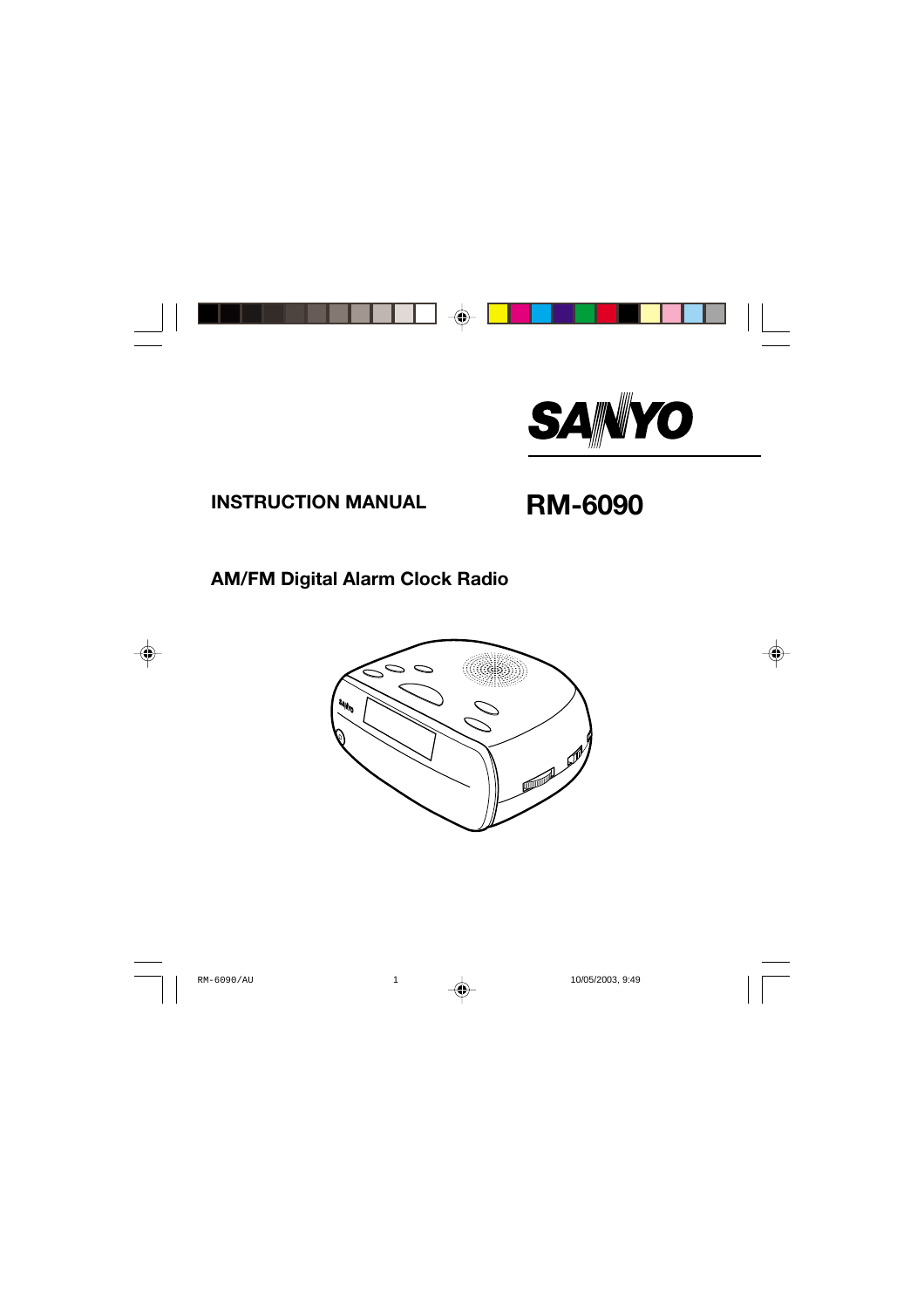### **PRECAUTIONS**

CAUTION:

THE APPARATUS SHALL NOT BE EXPOSED TO DRIPPING OR SPLASHING. NO OB-JECTS FILLED WITH LIQUIDS, SUCH AS VASES, SHALL BE PLACED ON THE APPARATUS.

The rating label is located on the bottom of the unit.

- Keep the radio away from heating appliances and electric sources that could cause static on the radio such as fluorescent lamps and motors.
- Do not play your earphone at a high volume level. Hearing experts advise against continuous extended play.
	- If you experience a ringing in your ears, reduce the volume or discontinues use.
- To keep the cabinet clean, wipe off dust and stains with a soft damp cloth. DO NOT USE A SOLUTION CONTAINING BENZOL OR PETROLEUM PRODUCTS.
- Do not install this equipment in a confined space, such as a book case or built in cabinet.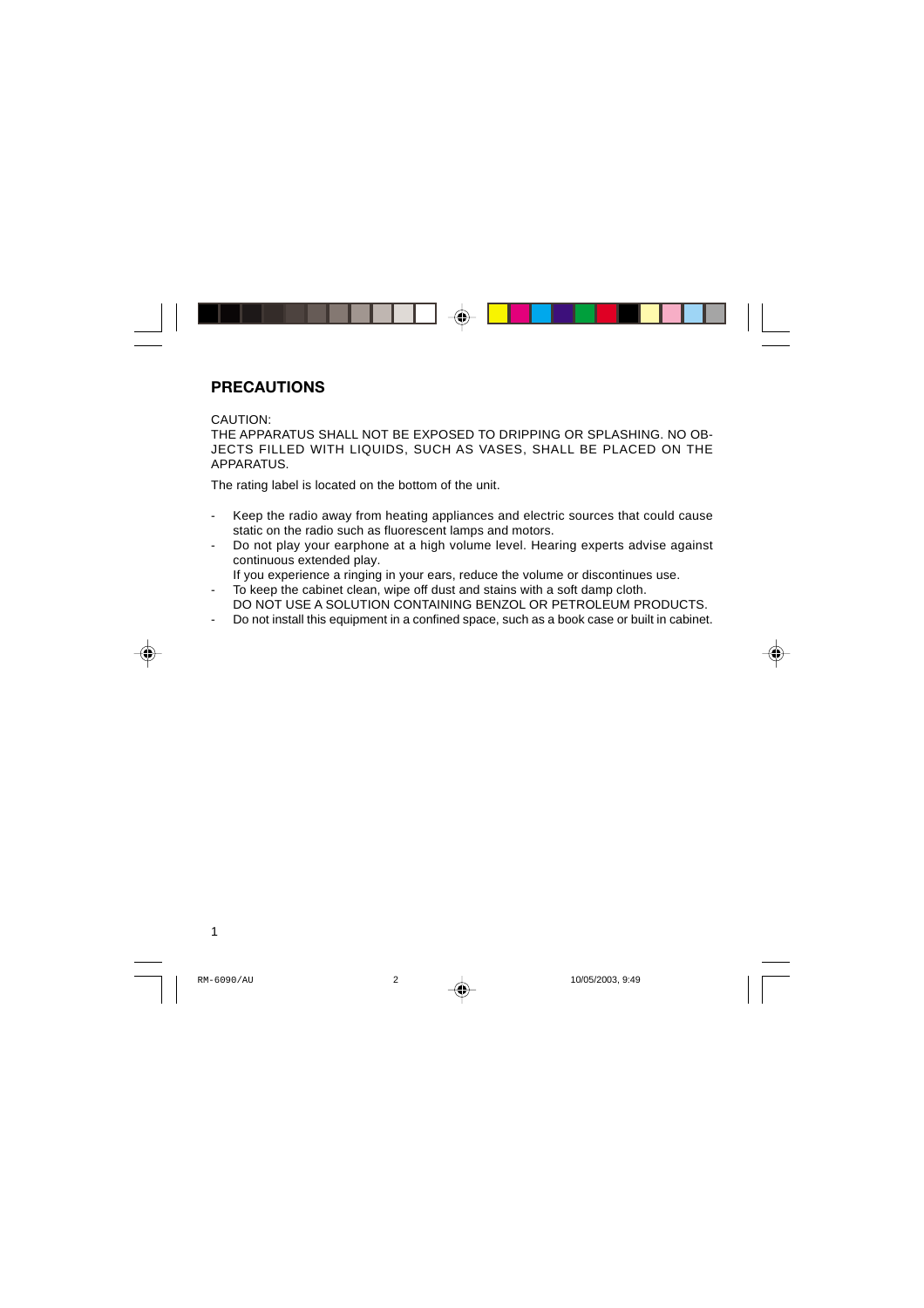

## **CONTROLS**

- 1. Earphone socket (EAR)
- 2. PM indicator (PM)
- 3. Time button (TIME)
- 4. Volume control (VOLUME)
- 5. Alarm select switch (ALARM 1/ALARM 1+2/ALARM 2)
- 6. Alarm button (ALARM)
- 7. Sleep button (SLEEP)
- 8. Snooze button (SNOOZE)
- 9. Display
- 10. Fast up button (FAST UP)
- 11. Slow up button (SLOW UP)
- 12. Function switch (ON/OFF/ALARM-RADIO/ALARM-BUZZER)
- 13. Band switch (AM/FM)
- 14. Tuning control (<a TUNING >)
- 15. Alarm 2 indicator (ALARM 2)
- 16. Alarm 1 indicator (ALARM 1)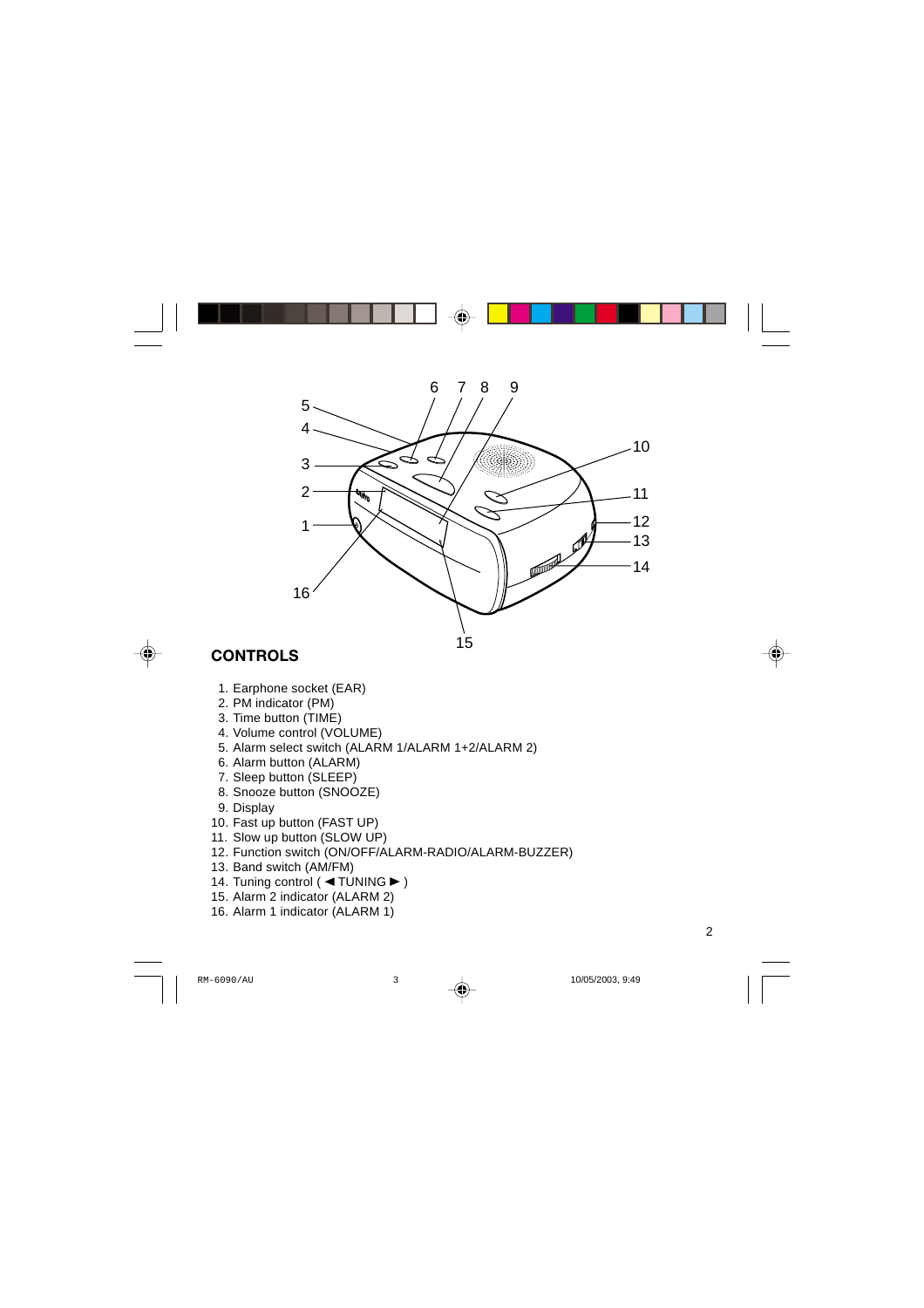### **BACK-UP BATTERY INSTALLATION**

Connect a standard 9V (006P/6F22) battery (not included) to the snap-on terminal matching the polarity.





NOTE:

If the time display is blinking when the mains returns after a failure, the back-up battery is exhausted and must be replaced.

#### **BATTERY BACK-UP SYSTEM**

This unit incorporates a battery back-up system which protects the clock, sleep timer and wake-up alarm functions from the mains failure with the battery installed. During the mains interruption, the clock display will go out, but the clock movement remains in operation. The time display will be resumed when the mains return.

Reset the time if the display time is incorrect.

When the mains lead is connected to the AC outlet for the first time, or when the mains returns after a failure longer than the battery life, the display will blink.

In this case, set the clock and timer again.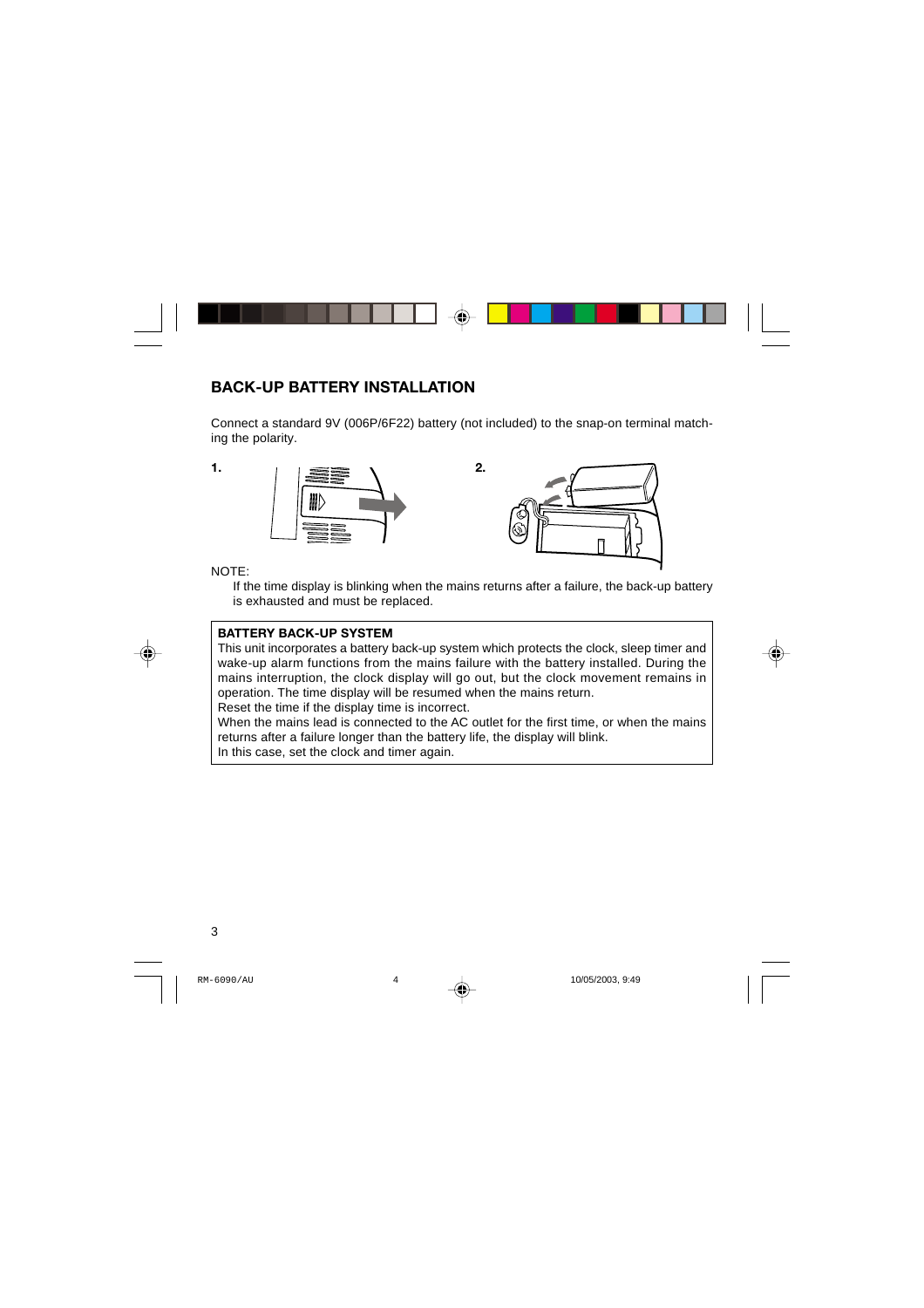#### **POWER SUPPLY**

Connect the mains lead to an AC 230-240V, 50Hz wall outlet.

- The function switch is mounted on the secondary side. The unit is not disconnected from mains, even switched off.

#### **Earphone**

Connect an earphone (not supplied) to the EAR socket for monitoring or for private listening. The speakers are automatically disconnected when the earphone is connected.

## **ADJUSTING THE CLOCK**

Example:

To set "PM 6:30"

1. Set the function switch to **OFF**.



2. While holding the **TIME** button down, push the **FAST UP** or **SLOW UP** button respectively to select the current time.



3. Release the **TIME** button.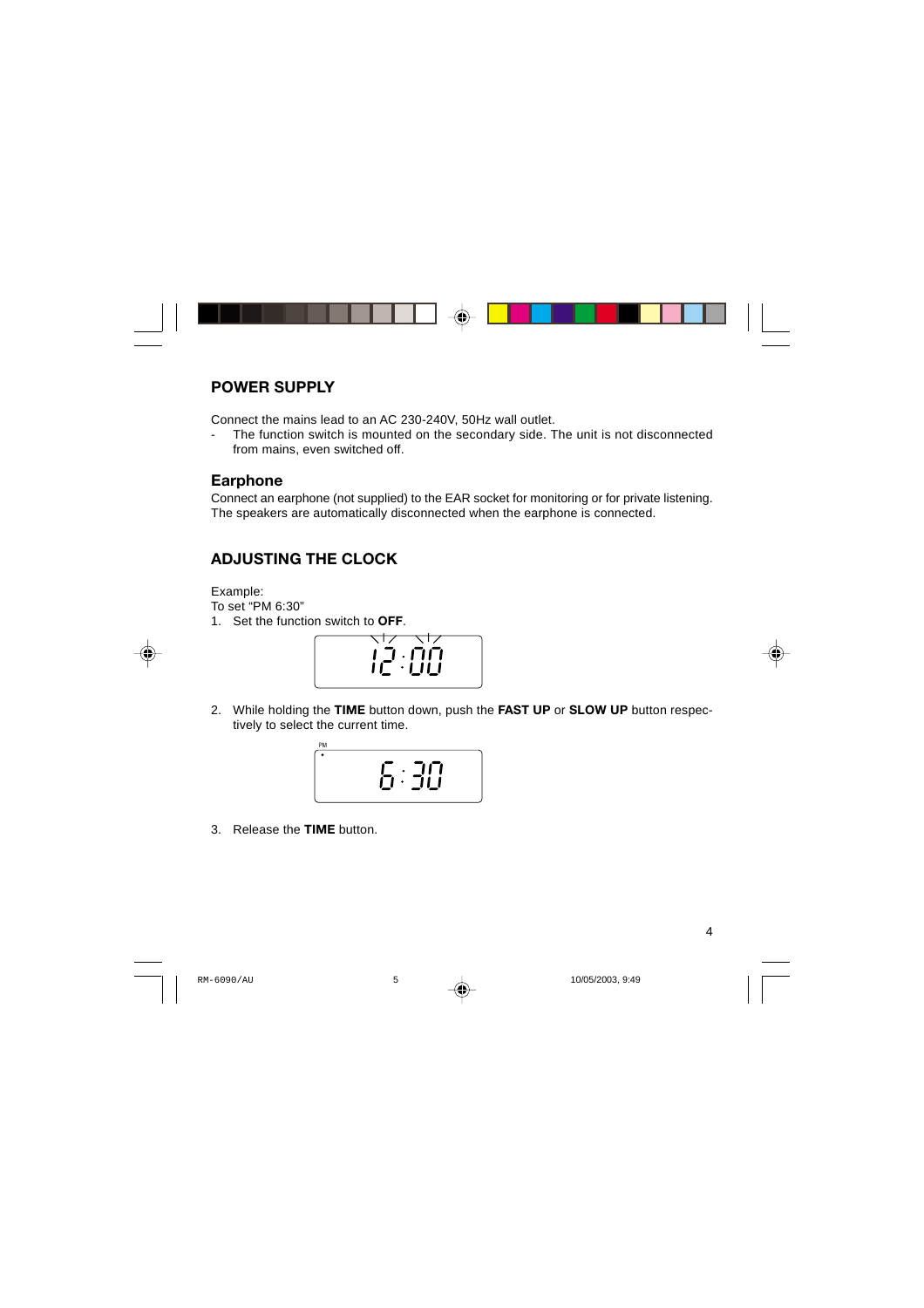## **LISTENING TO THE RADIO**

- 1. Set the **FUNCTION** switch to **ON**.
- 2. Set the **BAND** switch to **AM** or **FM**.
- 3. Turn the **TUNING** control to tune in a station.
- 4. Adjust the **VOLUME** control as desired.
- 5. To turn the radio off, set the function switch to **OFF**.

#### **Aerials**

- For **AM** reception, rotate or relocate the unit to a different position to improve the reception of a distant or weak station.
- For **FM** reception, a short wire aerial is provided. Unwind the short wire aerial and extend it to full length.

## **WAKE-UP TIME SETTING**

Example:

To set the first wake up time AM 7:30 and second wake-up time PM 1:30.

- 1. Set the **FUNCTION** switch to **OFF**.
- 2. Set the **ALARM** switch to **ALARM 1**.
- 3. While holding the **ALARM** button down, push the **FAST UP** or **SLOW UP** button respectively to select the wake-up time.



- 4. Release the **ALARM** button.
- 5. Set the **ALARM** switch to **ALARM 2**.
- 6. Repeat 3~4 steps to set the second wake-up time.

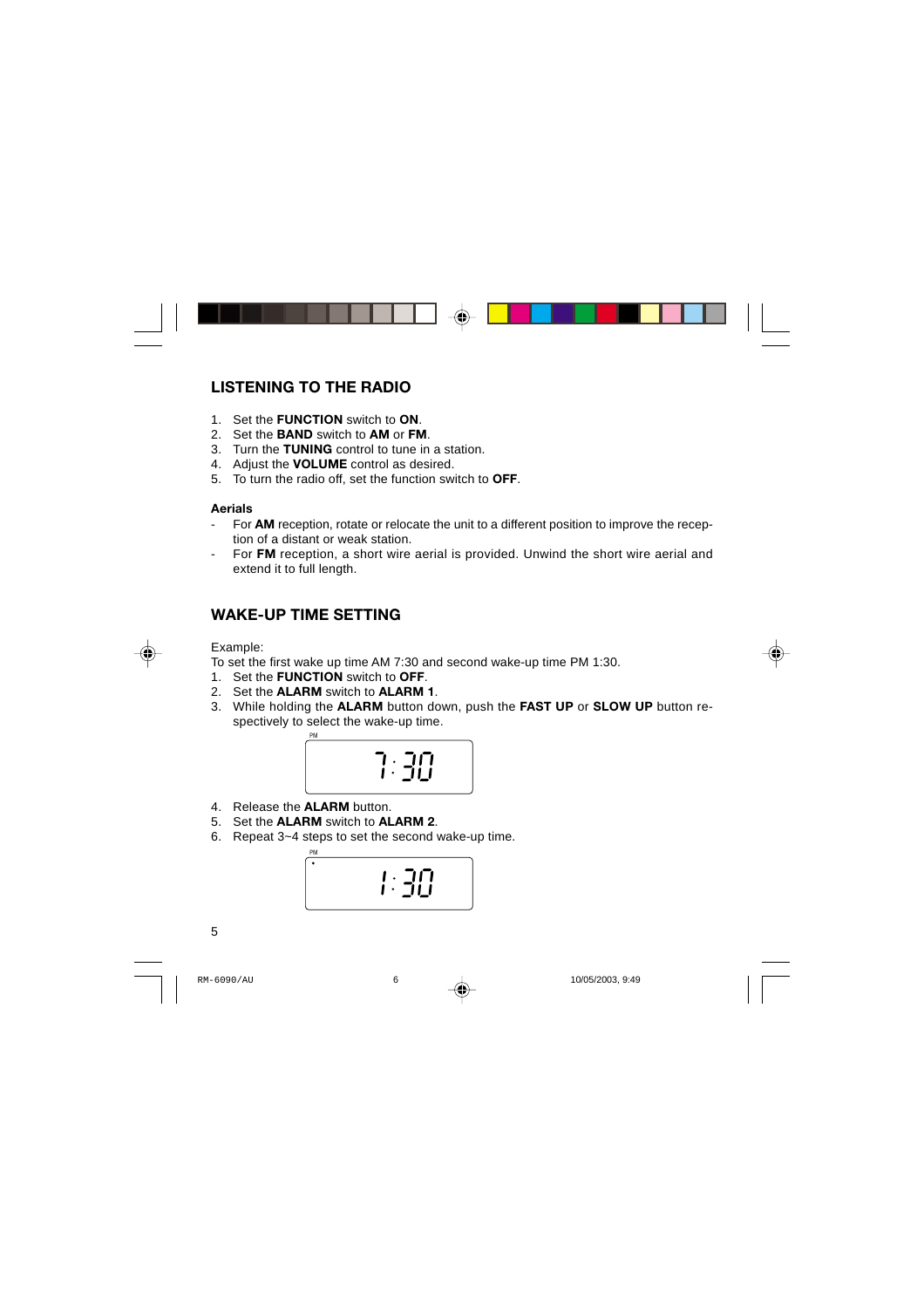NOTE:

- Do not set the **ALARM** switch to **ALARM 1+2** when wake up time setting.
- If you want to check the time setting, simply push the **ALARM** button.

## **USING THE WAKE-UP TIMER**

- 1. If you want to wake up with the radio, tune in the station and adjust the volume level first.
- 2. Set the wake-up time. (See "WAKE-UP TIME SETTING".)
- 3. Set the **FUNCTION** switch to **ALARM-RADIO** or **ALARM-BUZZER**. **ALARM-RADIO**: Wake up with the radio **ALARM-BUZZER**: Wake up with the buzzer.
- 4. Set the **ALARM** switch to the appropriate position:
	- a) For **ALARM 1** to sound, set the **ALARM** switch to **ALARM 1**. The **ALARM 1** indicator will be displayed.
	- b) For **ALARM 2** to sound, set the **ALARM** switch to **ALARM 2**. The **ALARM 2** indicator will be displayed.
	- c) For both **ALARM 1** and **2** to sound, set the **ALARM** switch to **ALARM 1+2**. The **ALARM 1** and **2** indicators will be displayed.

When the timer **ON** time arrives, the radio or buzzer will sound for approximately 59 minutes and then turn off automatically. The wake-up timer will function every day unless it is released.

To release the timer, set the **FUNCTION** switch to **OFF**.

#### **SNOOZE MODE**

During the wake-up timer is operating, press the **SNOOZE** button. The radio or buzzer will stop for approximately 7 minutes but will start again and this will be repeated. NOTES:

- If the **SNOOZE** button is not pressed, the radio or buzzer will sound for approximately 59 minutes and then turn off automatically.
- To cancel the snooze mode, push the **SLEEP** button or set the **FUNCTION** switch to **OFF**.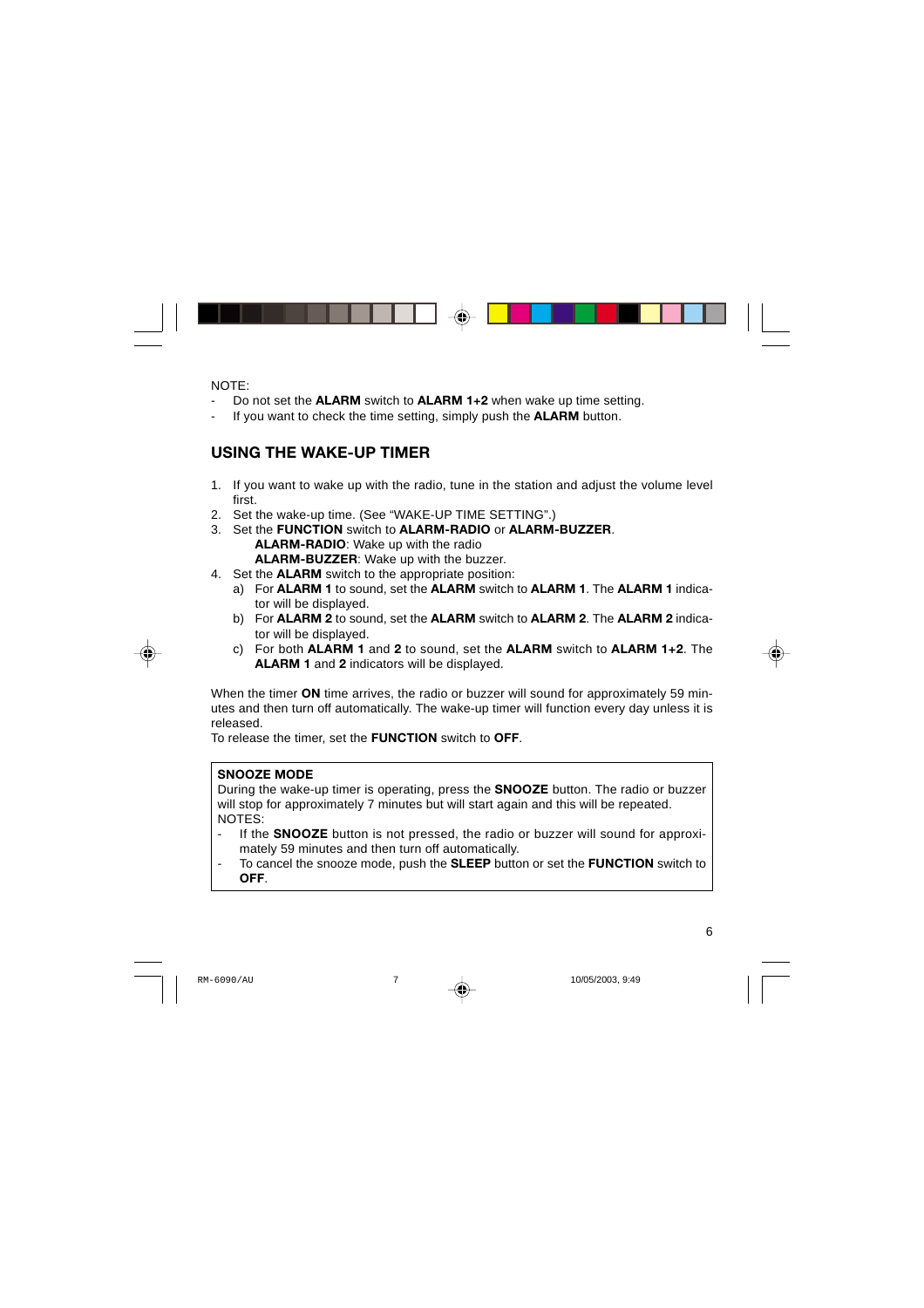### **USING THE SLEEP TIMER**

- 1. Set the **FUNCTION** switch to **OFF**, **ALARM-RADIO** or **ALARM-BUZZER**.
- 2. Push the **SLEEP** button.

"0:59" (59 minutes) appears. The radio turns on and will turn off automatically after 59 minutes.

- To select the desired time, while holding the **SLEEP** button down, push the **FAST UP** or **SLOW UP** button to select the sleep time. Release the **SLEEP** button.

NOTES:

- To release the sleep time while in operation, set the **FUNCTION** switch to **ON** then **OFF**.
- If you push the **SLEEP** button after sleep time setting, the sleep time will be shown. (If you hold the **SLEEP** button more than about 2 seconds, it will count down automatically.)

## **USING THE SLEEP TIMER AND WAKE-UP TIMER**

- 1. Set the wake-up time and select **ALARM-RADIO** or **ALARM-BUZZER**. (See "WAKE-UP TIME SETTING" and "USING THE WAKE-UP TIMER".)
- 2. Set the sleep time. (See "USING THE SLEEP TIMER".)
- 3. Tune in a station and adjust the volume level as desired.